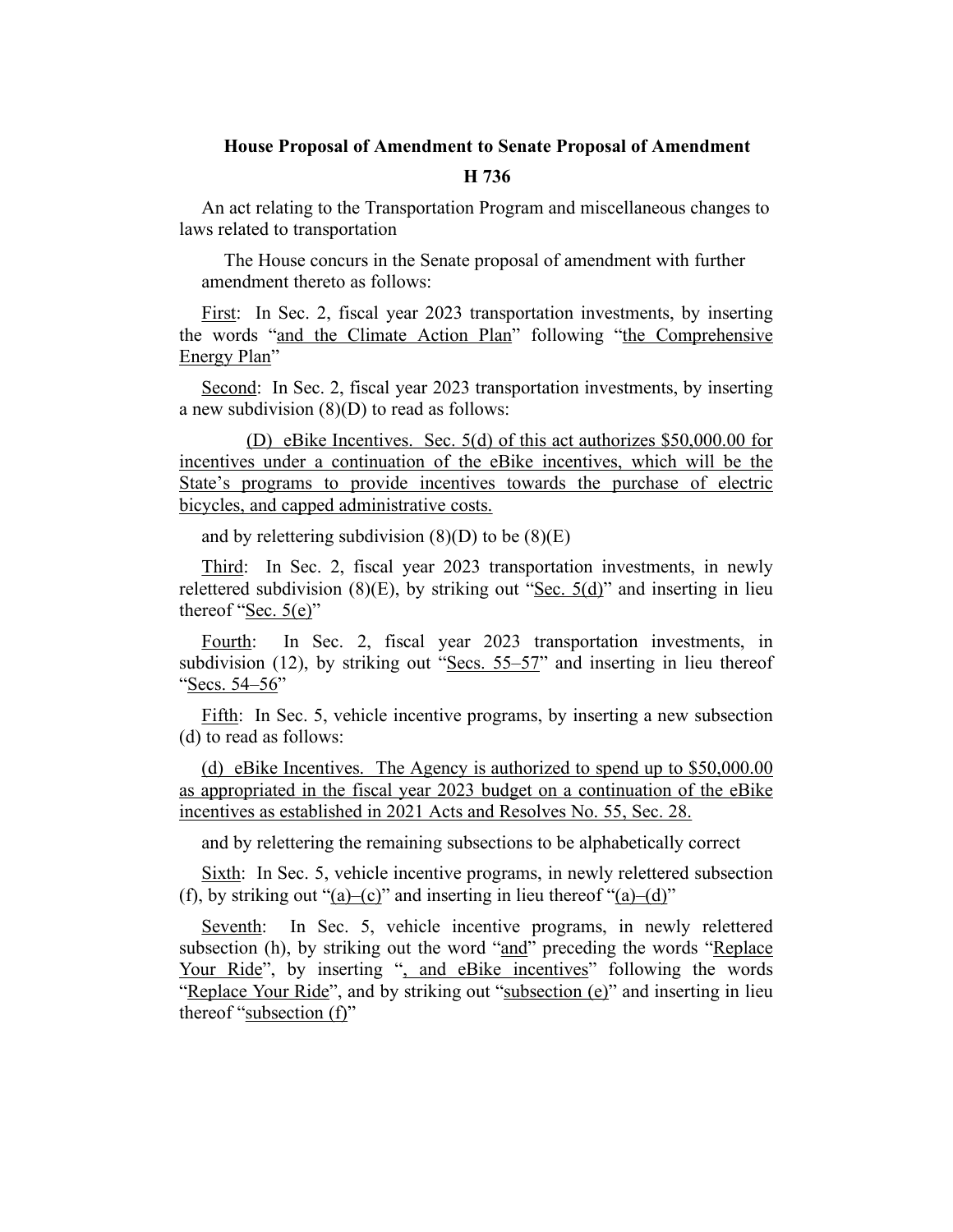Eighth: In Sec. 7, Vermont Association of Snow Travelers (VAST) authorizations, in subsection (a), by striking out ", through the Department of Motor Vehicles," following "The Agency of Transportation"

Ninth: By striking out Sec. 13, town highway structures and town highway class 2 roadway, in its entirety and inserting in lieu thereof the following:

## Sec. 13. TOWN HIGHWAY STRUCTURES

Within the Agency of Transportation's Proposed Fiscal Year 2023 Transportation Program for Town Highway Structures, authorized spending is amended as follows:

| FY23             | <b>As Proposed</b> | As Amended | Change  |
|------------------|--------------------|------------|---------|
| Grants           | 6,333,500          | 7,200,000  | 866,500 |
| Total            | 6,333,500          | 7,200,000  | 866,500 |
| Sources of funds |                    |            |         |
| <b>State</b>     | 6,333,500          | 7,200,000  | 866,500 |
| Total            | 6,333,500          | 7,200,000  | 866,500 |

Sec. 13a. TOWN HIGHWAY CLASS 2 ROADWAY

Within the Agency of Transportation's Proposed Fiscal Year 2023 Transportation Program for Town Highway Class 2 Roadway, authorized spending is amended as follows:

| FY23             | <b>As Proposed</b> | As Amended | Change  |
|------------------|--------------------|------------|---------|
| Grants           | 7,648,750          | 8,600,000  | 951,250 |
| Total            | 7,648,750          | 8,600,000  | 951,250 |
| Sources of funds |                    |            |         |
| <b>State</b>     | 7,648,750          | 8,600,000  | 951,250 |
| Total            | 7,648,750          | 8,600,000  | 951,250 |

Sec. 13b. HIGHWAY MAINTENANCE

(a) Within the Agency of Transportation's Proposed Fiscal Year 2023 Transportation Program for Maintenance, authorized spending is amended as follows:

| FY23  | <b>As Proposed</b>       | As Amended  | <b>Change</b> |
|-------|--------------------------|-------------|---------------|
|       | Person. Svcs. 44,709,478 | 44,709,478  | $\mathbf{0}$  |
|       | Operat. Exp. 61,554,303  | 59,736,553  | $-1,817,750$  |
| Total | 106,263,781              | 104,446,031 | $-1,817,750$  |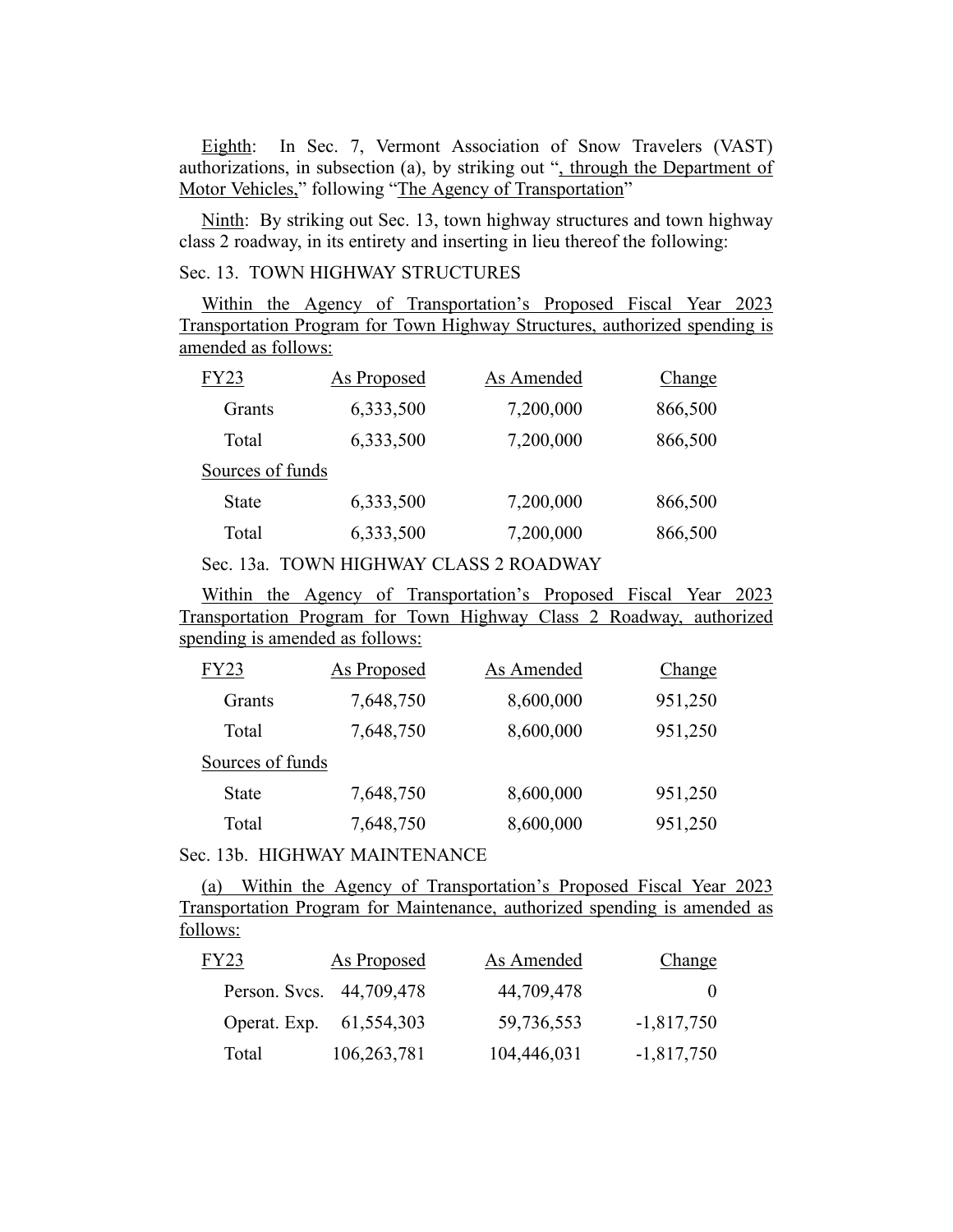Sources of funds

| State      | 105,517,966 | 103,700,216 | $-1,817,750$ |
|------------|-------------|-------------|--------------|
| Federal    | 645,815     | 645,815     | $\theta$     |
| Inter Unit | 100,000     | 100,000     | $\mathbf{0}$ |
| Total      | 106,263,781 | 104,446,031 | $-1,817,750$ |

(b) Restoring the fiscal year 2023 Maintenance Program appropriation and authorization to the level included in the Agency of Transportation's Proposed Fiscal Year 2023 Transportation Program shall be the Agency's top priority if there is unexpended State fiscal year 2022 appropriations of Transportation Fund Monies. Accordingly:

(1) At the close of State fiscal year 2022, an amount up to \$1,817,750.00 of any unencumbered Transportation Fund monies appropriated in 2021 Acts and Resolves No. 74, Secs. B.900–B.922, as amended by 2022 Acts and Resolves No. 83, Secs. 41–45, that would otherwise be authorized to carry forward is reappropriated for the Agency of Transportation's Proposed Fiscal Year 2023 Transportation Program for Maintenance 30 days after the Agency sends written notification of the request for the unencumbered Transportation Fund monies to be reappropriated to the Joint Transportation Oversight Committee, provided that the Joint Transportation Oversight Committee does not send written objection to the Agency.

(2) If any unencumbered Transportation Fund monies are reappropriated pursuant to subdivision (1) of this subsection, then, within the Agency of Transportation's Proposed Fiscal Year 2023 Transportation Program for Maintenance, authorized spending is further amended to increase operating expenses by not more than \$1,817,750.00 in Transportation Fund monies.

(3) Notwithstanding subdivisions (1) and (2) of this subsection, the Agency may request further amendments to the Agency of Transportation's Proposed Fiscal Year 2023 Transportation Program for Maintenance through the State fiscal year budget adjustment act.

Tenth: In Sec. 16, one-time public transit monies, by striking out subsection (c) in its entirety and inserting in lieu thereof the following:

(c) Implementation. The Agency of Transportation shall, in its sole discretion, distribute the authorization in subsection (b) of this section to transit agencies in the State that are eligible to receive grant funds pursuant to 49 U.S.C. § 5307 or 5311, or both. The authorization shall, as practicable and in the sole discretion of the transit agencies in the State, only be used for the following during fiscal year 2023:

(1) operate routes other than commuter and LINK Express on a zerofare basis; and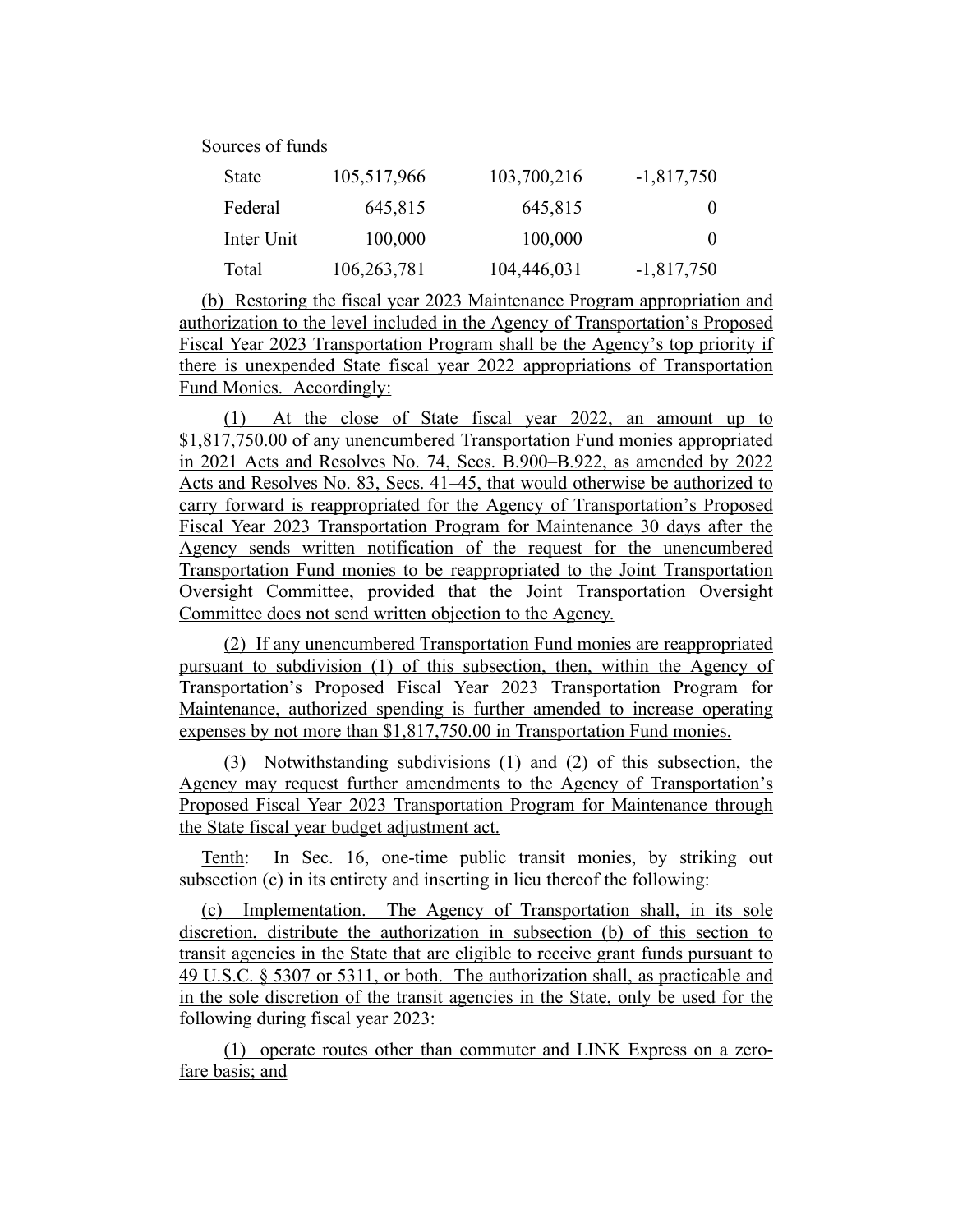(2) provide service at pre-COVID-19 levels.

Eleventh: By striking out Sec 17, Burlington International Airport Study Committee; report, and its corresponding reader assistance heading in their entireties and inserting in lieu thereof the following:

\* \* \* Burlington International Airport Working Group; Report \* \* \*

Sec. 17. BURLINGTON INTERNATIONAL AIRPORT WORKING

## GROUP; REPORT

(a) Creation. There is created the Burlington International Airport Working Group (Working Group) to discuss current issues of regional concern at the Burlington International Airport (Airport).

(b) Membership. The Working Group shall be composed of the following facilitator and six members:

(1) the Secretary of Transportation or designee, who shall be the facilitator of the Working Group, but shall not be considered a member of the Working Group;

(2) one member designated by the city council of the City of Burlington;

(3) one member to represent Airport leadership designated by the mayor of the City of Burlington;

(4) one member to represent the general aviation organizations at the Airport designated by the mayor of the City of Burlington;

(5) one member designated by the city council of the City of South Burlington;

(6) one member designated by the city council, inclusive of the mayor and deputy mayor, of the City of Winooski; and

(7) the Director of the Chittenden County Regional Planning Commission or designee, who shall be a member of the Working Group.

(c) Duties. The Working Group shall:

(1) review prior reports and recommendations prepared on the governance structure of the Airport, including the January 1, 2020 memorandum from Eileen Blackwood, Burlington City Attorney to Mayor Miro Weinberger and the City Council regarding Burlington International Airport and Regional Governance Questions; the June 10, 2013 Burlington International Airport, Airport Strategic Planning Committee Recommendations; and the December 1985 Final Report of the Burlington Airport Study Group;

(2) discuss current issues of regional concern regarding the Airport;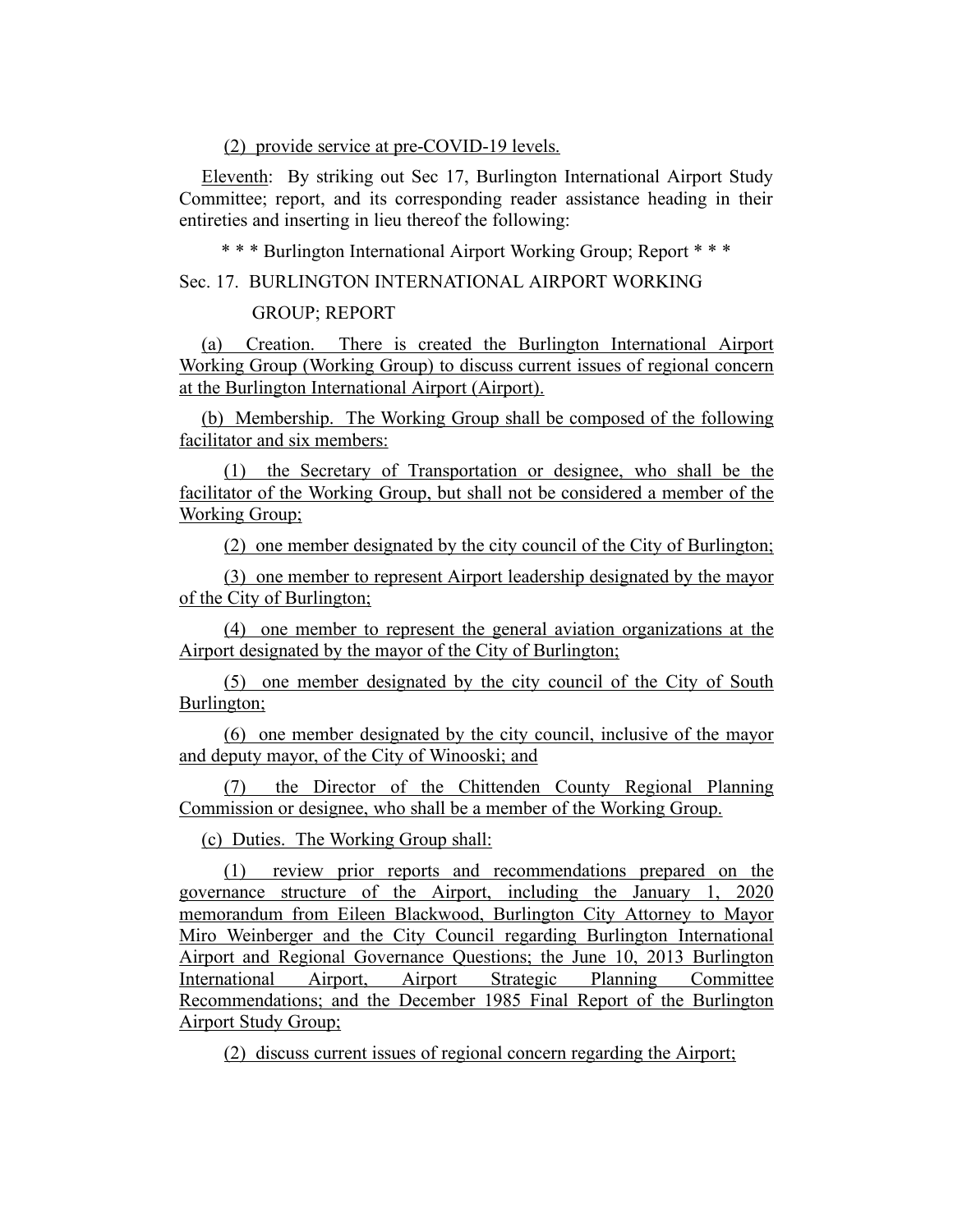(3) explore opportunities for regional collaboration regarding the Airport;

(4) analyze what actions could address any issues of regional concern regarding the Airport; and

(5) prepare a report, based on the determination of the members of the Working Group, that:

(A) summarizes any current issues of regional concern regarding the Airport;

(B) identifies and discusses any opportunities for regional collaboration regarding the Airport; and

(C) identifies and discusses any actions that could address any issues of regional concern regarding the Airport.

(d) Report. On or before January 15, 2023, the Secretary of Transportation or designee shall submit the written report of the Working Group to the House and Senate Committees on Transportation.

(e) Meetings.

(1) The Secretary of Transportation or designee shall call the first meeting of the Working Group to occur on or before September 30, 2022.

(2) The Working Group shall only meet if a majority of the membership is present.

(3) The Working Group shall cease to exist on July 1, 2023.

Twelfth: By inserting a new section to be Sec. 59a and its reader assistance heading to read as follows:

\* \* \* Relinquishment of Vermont Route 36 in the Town of St. Albans \* \* \*

Sec. 59a. RELINQUISHMENT OF VERMONT ROUTE 36 IN THE TOWN

OF ST. ALBANS

(a) Pursuant to 19 V.S.A. § 15(a)(2), the General Assembly approves the Secretary of Transportation to enter into an agreement with the Town of St. Albans to relinquish to the Town's jurisdiction a segment of the State highway in the Town of St. Albans known as Vermont Route 36. The authority shall expire on June 30, 2032. The segment authorized to be relinquished begins at the 0.000 mile marker, just east of the "Black Bridge" (B2), and continues 14,963 feet (approximately 2.834 miles) easterly to mile marker 2.834, where Vermont Route 36 meets the boundary of the City of St. Albans, and includes the 0.106 mile westbound section of Vermont Route 36 and approaches at the entrance to the St. Albans Bay Town Park.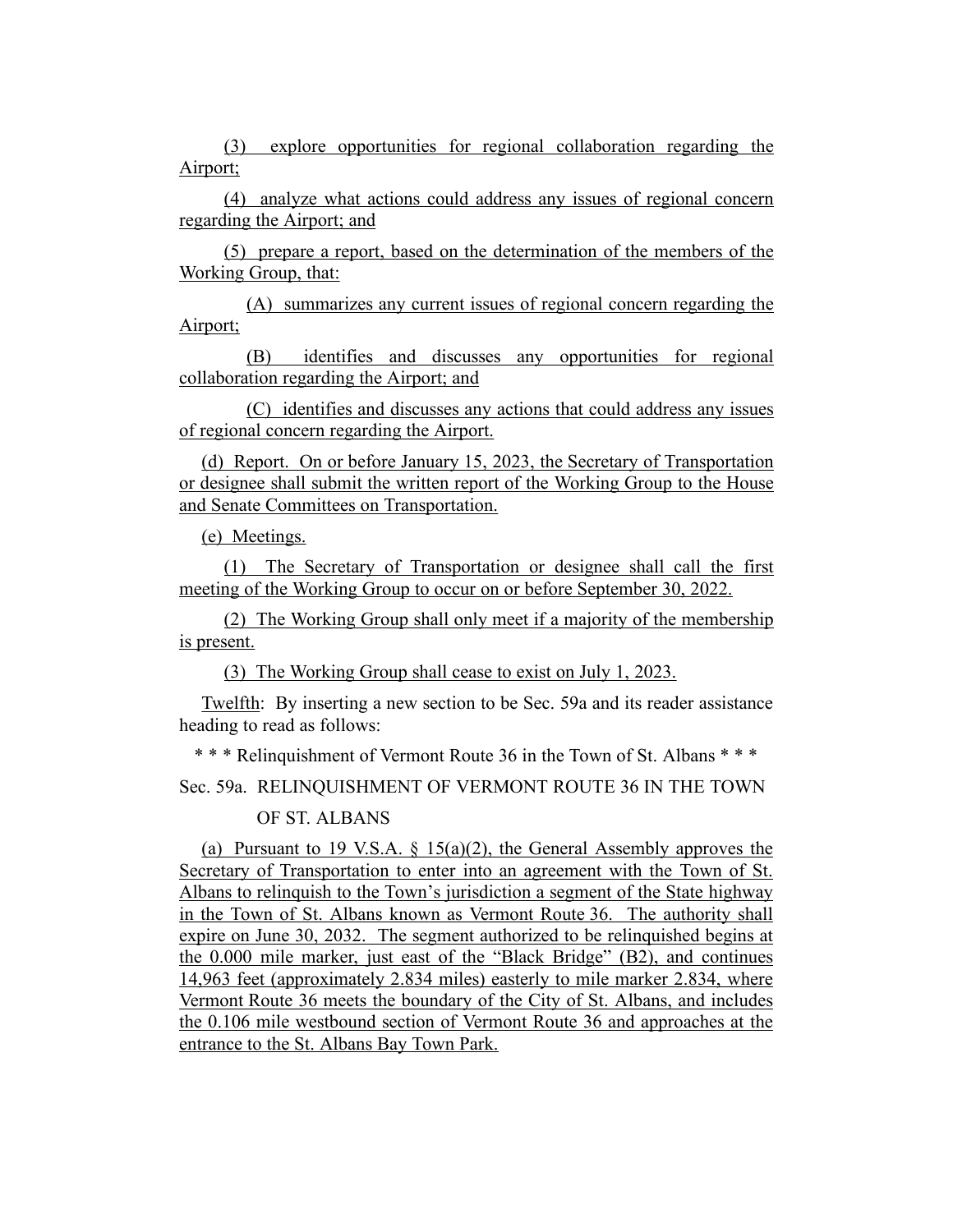(b) Following relinquishment, control of the segment of highway shall be under the jurisdiction of the Town of St. Albans, but the Town shall not own any of the land or easements within the highway right-of-way.

(c) The Town of St. Albans shall not sell or abandon any portion of the relinquished segment or allow any encroachments within the relinquished segment without written permission of the Secretary of Transportation.

Thirteenth: By striking out Secs. 63, 24 V.S.A. § 4413(i), and 64, effective dates, and their reader assistance headings in their entireties and inserting in lieu thereof the following:

\* \* \* Transportation Network Companies (TNC);

Preemption; Sunset Extension; Report \* \* \*

Sec. 63. 23 V.S.A. § 754 is amended to read:

§ 754. PREEMPTION; SAVINGS CLAUSE

(a) Municipal ordinances, resolutions, or bylaws regulating transportation network companies are preempted to the extent they are inconsistent with the provisions of this chapter.

(b) Subsection (a) of this section shall not apply to a municipal ordinance, resolution, or bylaw regulating transportation network companies adopted by a municipality with a population of more than 35,000 residents based on the 2010 census and in effect on July 1, 2017. This subsection shall be repealed on July 1, 2022 2025.

Sec. 64. TRANSPORTATION NETWORK COMPANIES (TNC) REPORT

(a) The Commissioner of Motor Vehicles, in consultation with the City of Burlington; the Vermont League of Cities and Towns; and transportation network companies (TNCs), as defined in 23 V.S.A. § 750(a)(4), doing business in Vermont, shall file a written report with recommendations on how, if at all, to amend 23 V.S.A. § 754 and, as applicable, 23 V.S.A. chapter 10 with the House Committees on Commerce and Economic Development, on Judiciary, and on Transportation and the Senate Committees on Finance, on Judiciary, and on Transportation on or before March 15, 2024.

(b) In preparing the report, the Commissioner of Motor Vehicles shall review the following related to TNCs:

(1) changes in ridership and consumer practices for calendar years 2018 to 2023, including market penetration across the State;

(2) the results of and process for audits conducted on a State or municipal level;